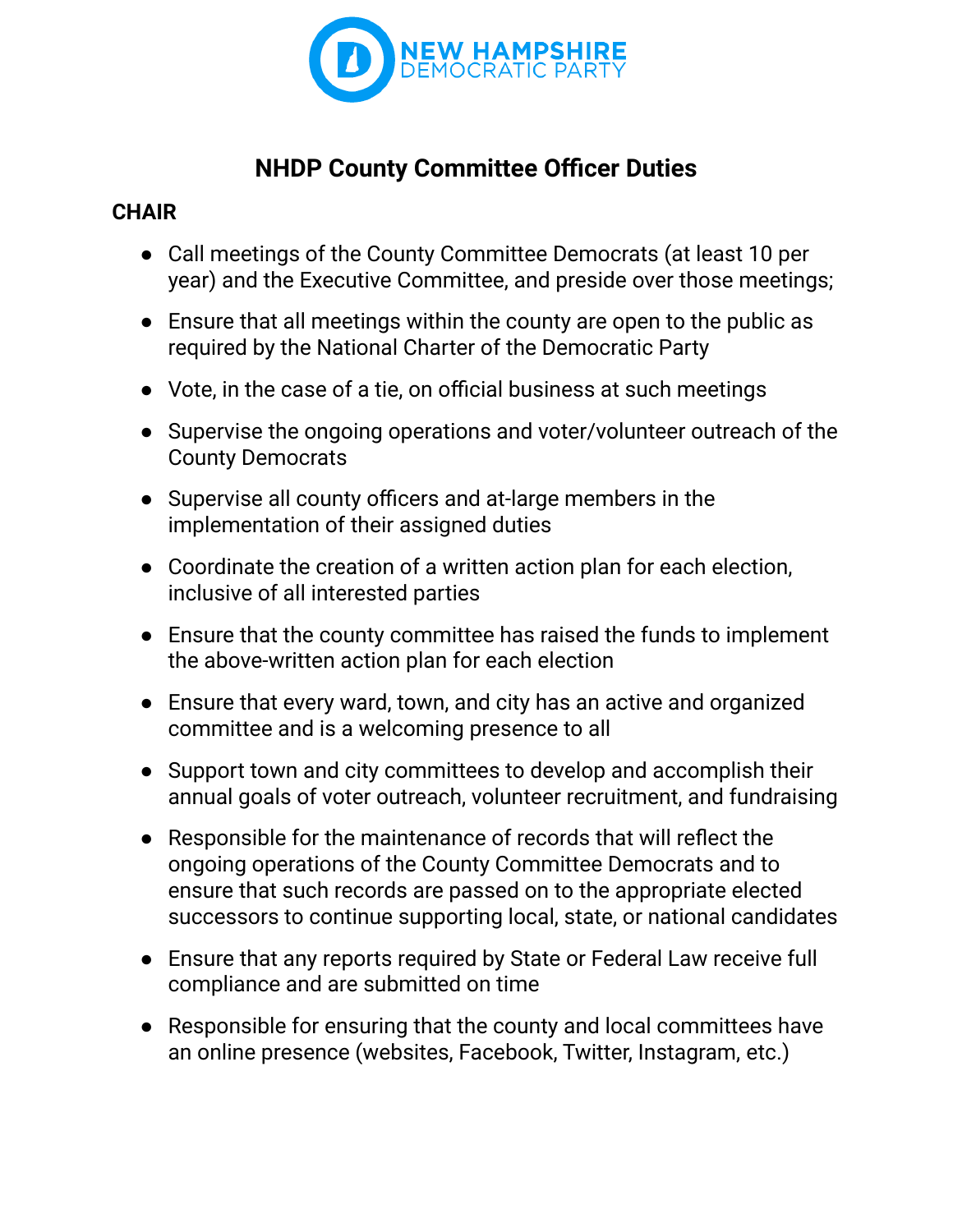

### **CHAIR** *(continued)*

- Work with the Coordinated Campaign to create a culture of respect in the county and communicate to the NHDP Chair or Executive Director any issues or challenges that arise
- Communicate and work with local, regional, and other organizations supporting Democratic candidates in the county
- Recruiting and encouraging nominees for State Senate, State House, County Commissioner, Sheriff, County Attorney, and the other elected offices, in consultation with the NHDP and the caucuses
- Working with the local committees to recruit and support candidates for local office and special elections
- Publicly and actively support all Democratic candidates and promote the work of Democratic elected officials
- Hold Republicans in the county responsible for their misdeeds
- Communicate regularly with and support the work of the NH Young Democrats, NH College Democrats, NH High School Democrats, and the NHDP constituency caucuses
- Work with the NHDP to help identify Inspectors of Elections in every ward, town, and city to be appointed by the NHDP between May 15 and July 15 of the General Election year, as stated in RSA 658:2
- Meet regularly with, and respond in a timely manner to all communication from, the officers and staff of the NH Democratic Democratic Party to achieve the County Committee Democrats' goals
- Serve as a member of the NHDP Executive Committee, attending and participating in their monthly meetings and other tasks, as assigned
- Serve as a member of the NHDP State Committee, attending and participating in their quarterly meetings and other tasks, as assigned, and responsible for the attendance of the members from their county
- Serve as a delegate to the annual NHDP state convention and responsible for the attendance of the delegates from their county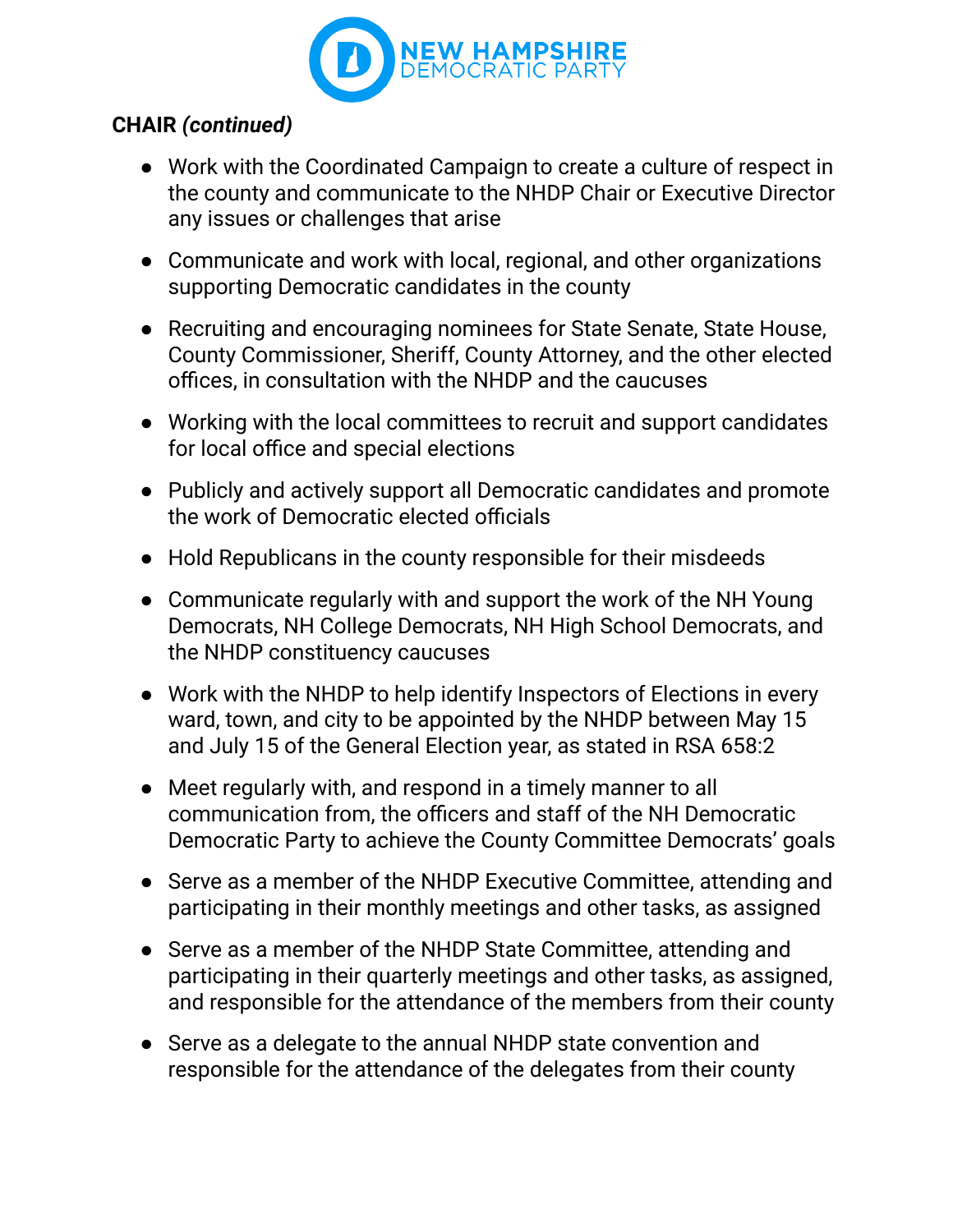

#### **VICE CHAIR**

- Perform the duties of the Chair in their absence
- Perform such duties as may be delegated by the Chair
- Assist in the creation of a written action plan for each election, inclusive of all interested parties
- Ensure that the county committee has raised the funds to implement the above-written action plan for each election
- Assist the Chair with ongoing operations and voter/volunteer outreach of the County Democrats
- Responsible for overseeing any committee efforts to recruit candidates for State Senate, State House, County Commissioner, Sheriff, County Attorney, and the other elected offices, in consultation with the NHDP and the caucuses.
- Support local Democratic candidates by organizing County Committee Democrats direct voter contact events
- Support town and city committees to accomplish their goals
- Communicate and work with local, regional, and other organizations supporting Democratic candidates in the county
- Assist the Chair, other officers, and local committees with Votebuilder
- Organize county committee officers to attend and give updates to town, city, and regional committee monthly meetings each month
- Assist town, city, and regional committees to secure speakers, special guests, etc. for their meetings and events
- Serve as a member of the NHDP State Committee, attending and participating in their quarterly meetings, responsible for the attendance of the members from their county
- Serve as a delegate to the annual NHDP state convention, responsible for the attendance of the delegates from their county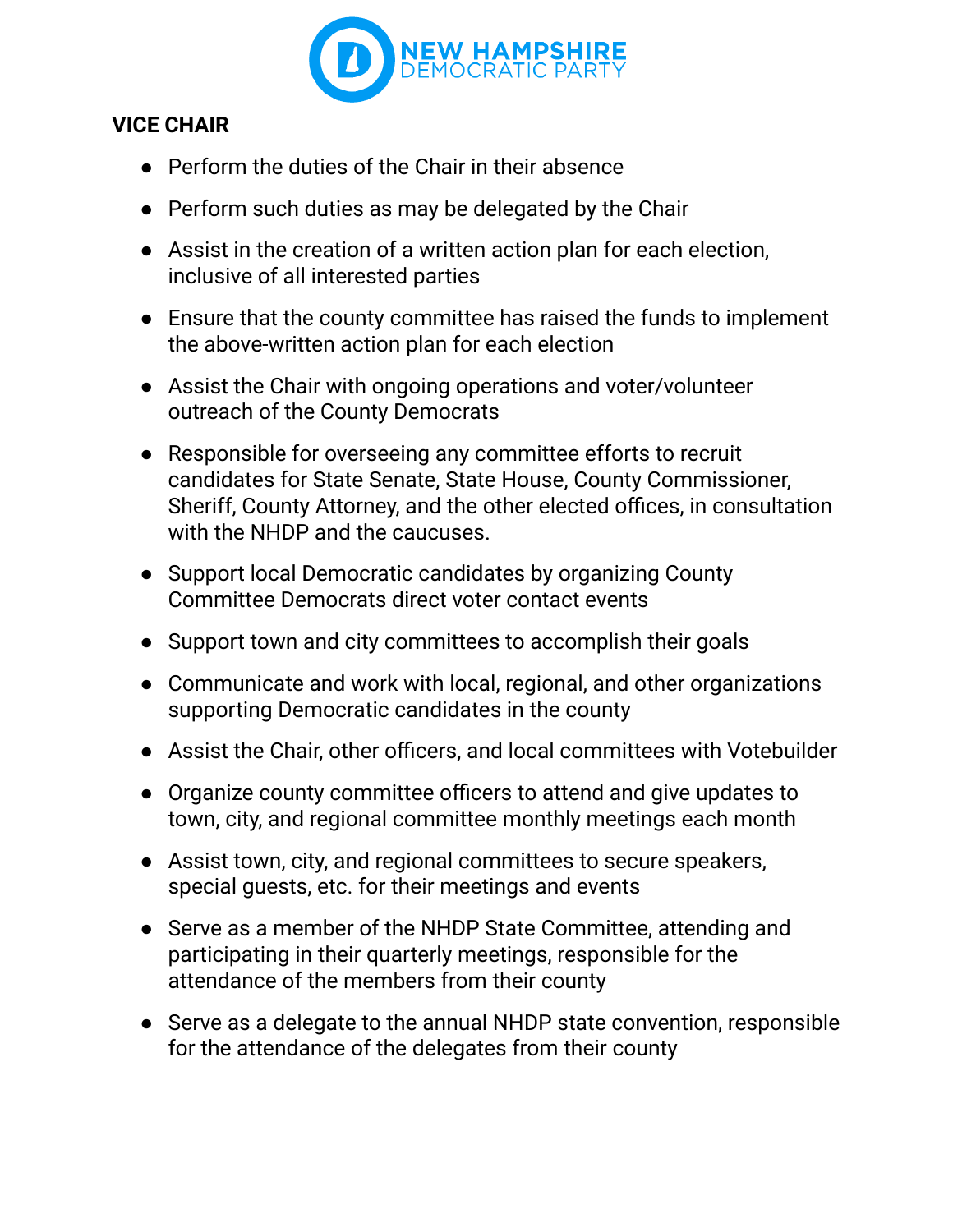

#### **SECRETARY**

- Maintain accurate minutes of the meetings of the County Committee Democrats and Executive Committee
- Post notice of meetings (at least 14 days prior to the meeting) and encourage new attendance of said meetings
- Keep records of attendance at all meetings and events
- Update phone numbers, emails, and address in Votebuilder to maintain accurate records for future committee officers
- Serve as the primary user for the County Committee Democrats' in all matters relating to Votebuilder, including but not limited to: pulling voter contact lists, looking up specific voters' information, adding information back into Votebuilder after a voter contact event, etc.
- Support the Chair and Vice Chair in the creation and distribution of meeting and event agendas, minutes, reports, etc.
- Manage all public communications for the County Committee Democrats (i.e. newspaper ads, social media, newsletters)
- Ensure an active and regular online presence for the County Committee by posting content multiple times a week
- Create, supervise, and recruit attendance for Letters to the Editor Workshops, Social Media Workshops, and other skills-based workshops, as needed
- Enact a plan to submit regular Letters to the Editor of your local newspaper or publications
- Organize and send bylaws and other records from the County Committee, as well as local committees, to the NHDP annually
- Act in the absence of the Chair and Vice Chair at meetings
- Serve as a member of the NHDP State Committee, attending and participating in their quarterly meetings
- Serve as a delegate to the annual NHDP state convention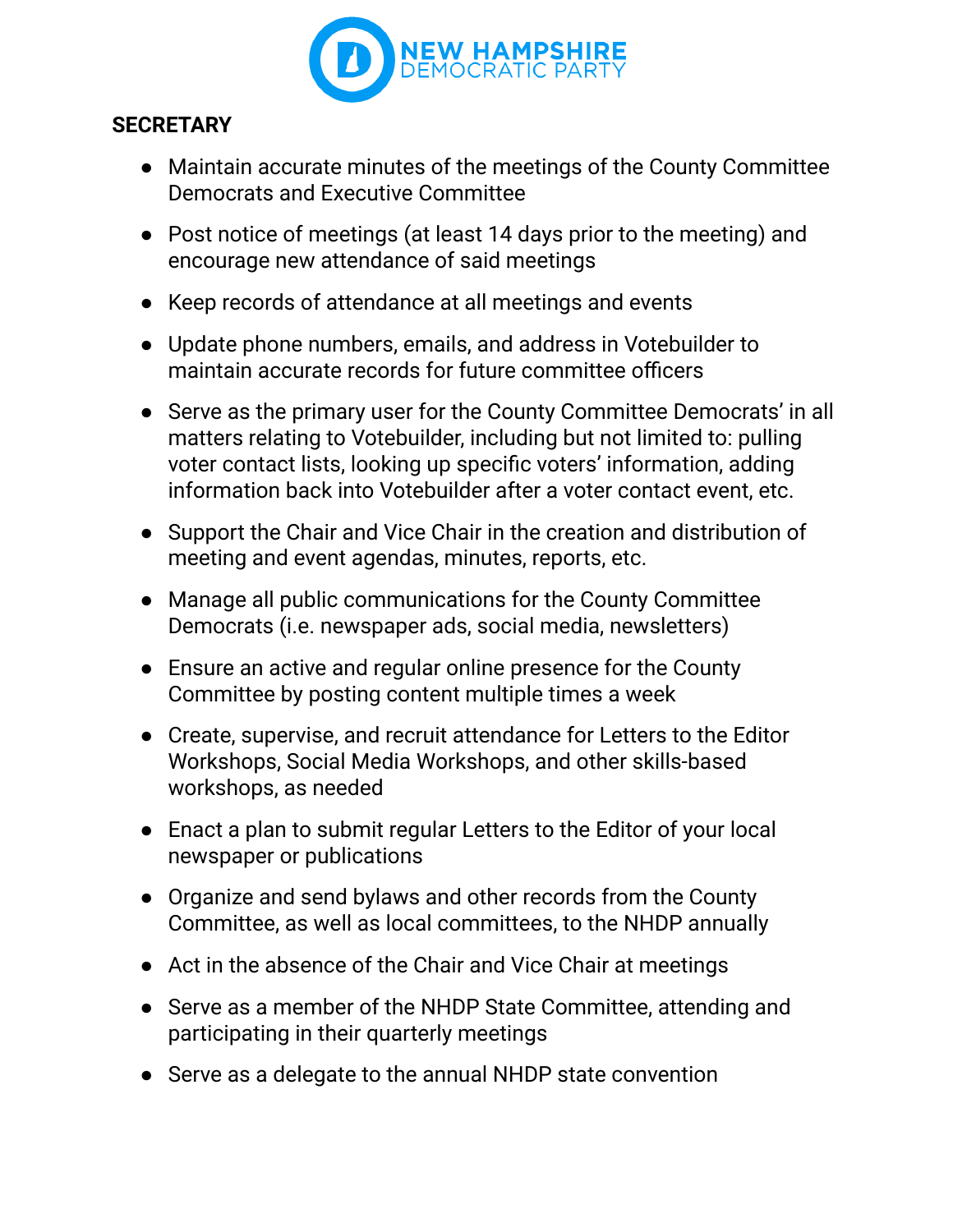

## **TREASURER**

- Responsible for the custody of all funds and financial documents of the County Committee Democrats
- Raise funds for County Committee activities to further the mission of electing Democrats throughout the county
- Create, in consultation with the other County Committee Democrats' officers, a budget and fundraising plan for the next two years
- Organize an annual fundraiser each year and serve on any and all fundraising committees for the County Committee
- Write fundraising emails, letters, and other correspondence to encourage both one-time giving and monthly giving
- Create and manage an ActBlue account for easy fundraising
- Draft and send thank you letters to all one-time and recurring donors
- Keep a full and accurate record of all receipts and disbursements
- Deposit all moneys in the name of the County Committee Democrats in a recognized bank account
- Disburse said funds as ordered by the County Executive Committee
- Give a full financial report to the Chair, the County Committee Democrats, the Executive Committee, and/or the NHDP upon request
- Sign all checks, drafts, and orders for payment of money
- File any reports required by State or Federal Law, ensuring that they are in full compliance and are submitted on time
- Assist local committee treasures with fundraising and filing any and all reports required by State or Federal Law
- Act in the absence of the Chair, Vice Chair, and Secretary at meetings
- Serve as a member of the NHDP State Committee, attending and participating in their quarterly meetings
- Serve as a delegate to the annual NHDP state convention